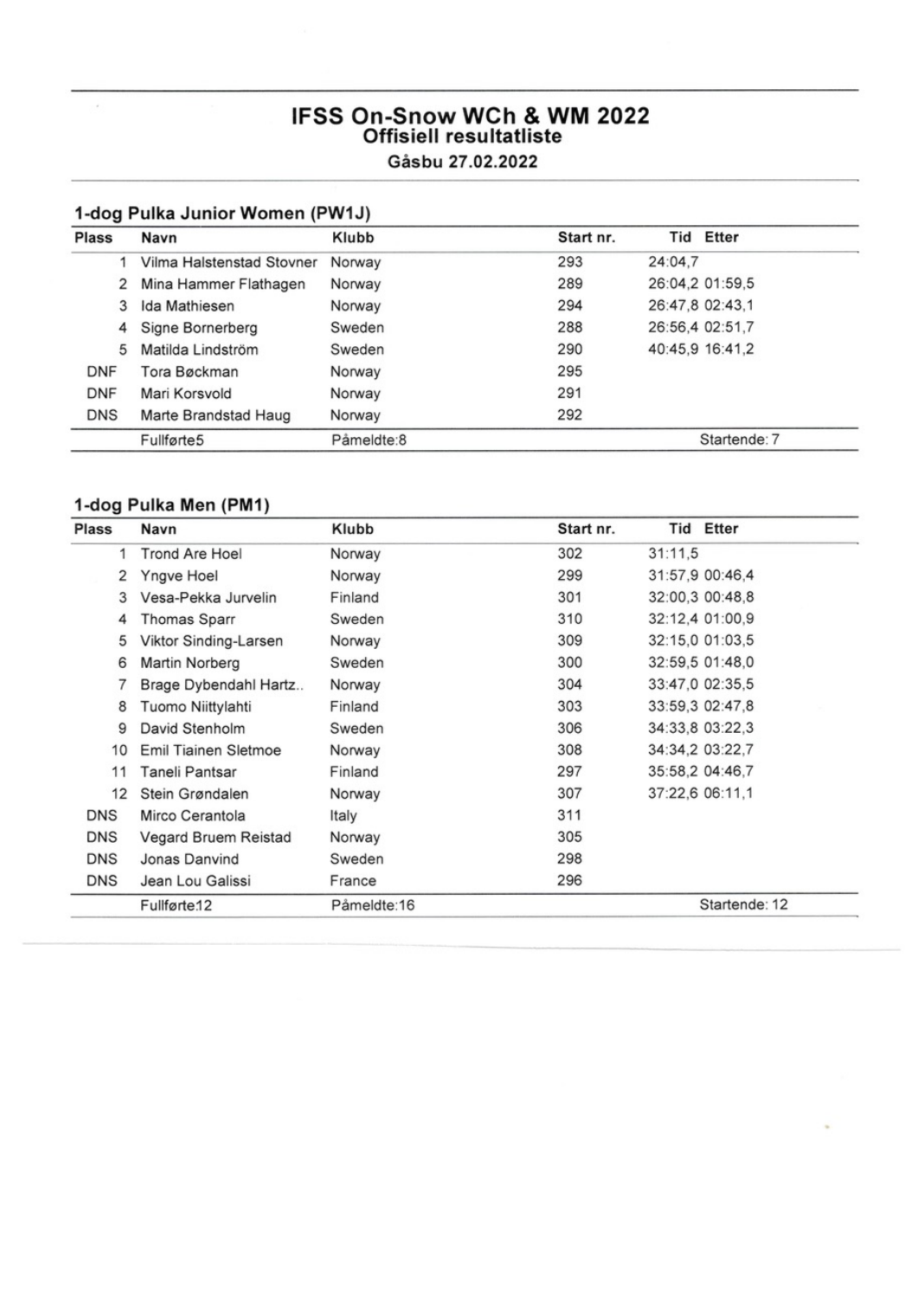# IFSS On-Snow WCh & WM 2022<br>Offisiell resultatliste

Gåsbu 27.02.2022

| <b>Plass</b> | Navn                              | Klubb                | Start nr. |         | <b>Tid Etter</b> |
|--------------|-----------------------------------|----------------------|-----------|---------|------------------|
|              | Jessica Häggqvist                 | Sweden               | 314       | 32:07,8 |                  |
| 2            | Saara Loukkola                    | Finland              | 315       |         | 32:50,4 00:42,6  |
| 3            | Helene Myhrberg                   | Sweden               | 318       |         | 33:02,6 00:54,8  |
| 4            | Carina Nilsen                     | Norway               | 312       |         | 33:20,2 01:12,4  |
| 5            | Solveig Kristiansen Aaseby Norway |                      | 324       |         | 33:24,0 01:16,2  |
| 6            | Martina Höök                      | Sweden               | 325       |         | 33:30,3 01:22,5  |
| 7            | Laura Stichling                   | Germany              | 326       |         | 33:35,3 01:27,5  |
| 8            | Ann-Karin Huseby                  | Norway               | 328       |         | 33:40,9 01:33,1  |
| 9            | Maija Nivala                      | Finland              | 317       |         | 33:52,8 01:45,0  |
| 10           | Oda Foss Almqvist                 | Norway               | 327       |         | 34:37,1 02:29,3  |
| 11           | Marie Molander                    | Sweden               | 322       |         | 34:45,7 02:37,9  |
| 12           | Aslaug Håvardsrud                 | Norway               | 319       |         | 35:11,0 03:03,2  |
| 13           | Marte Eirin Solhaug               | Norway               | 320       |         | 35:53,4 03:45,6  |
| 14           | Jenna Kanko                       | Finland              | 329       |         | 36:49,2 04:41,4  |
| 15           | Annabelle Kersuzan                | France               | 316       |         | 40:47,6 08:39,8  |
| DNF          | Madelene Nord                     | Sweden               | 323       |         |                  |
| DNS          | <b>Tessa Philippaerts</b>         | Belgium              | 321       |         |                  |
| DNS          | Stefani Meyer                     | <b>United States</b> | 313       |         |                  |
|              | Fullførte:15                      | Påmeldte:18          |           |         | Startende: 16    |

**State Street**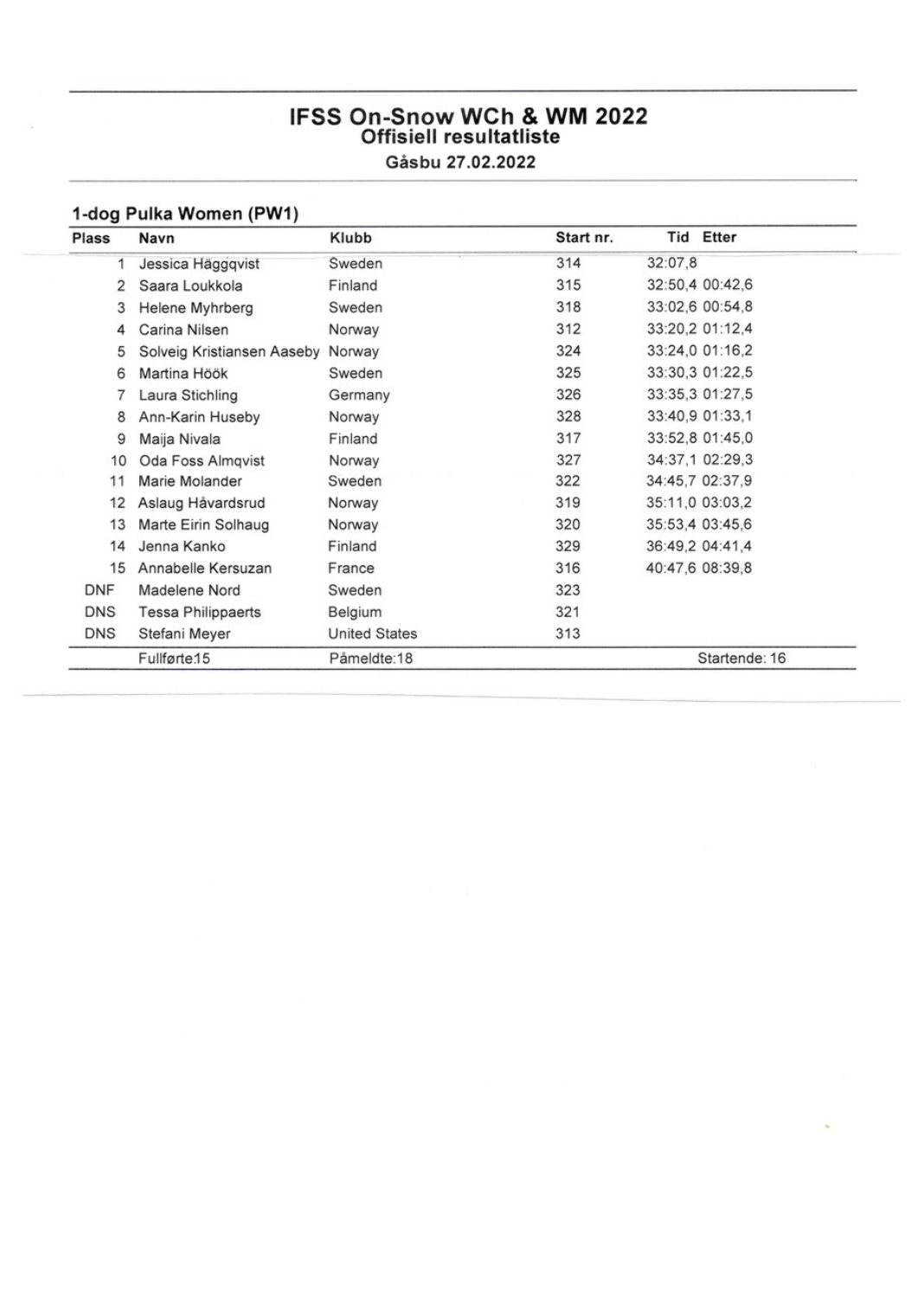| <b>HTHK</b>  | IFSS On-Snow WCh & WM 2022      |                    | <b>Sammenlagtresultat</b><br>4 løp teller |                  |             |                  |  |  |  |
|--------------|---------------------------------|--------------------|-------------------------------------------|------------------|-------------|------------------|--|--|--|
| <b>Plass</b> | Løper                           | <b>Totalt</b><br># | Løp 1                                     | Løp <sub>2</sub> | Løp3        | Løp <sub>4</sub> |  |  |  |
|              | 6-dog Sprint (Sp6)              |                    |                                           |                  |             |                  |  |  |  |
| 1            | Renata Válková, Czech Republic  | 1:00:26,0          |                                           | 20:07,2-1        | 19:56,7-1   | $20:22,3-1$      |  |  |  |
| 2            | Uwe Radant, Germany             | 1:02:27,0          |                                           | 20:45,3-2        | $20:34,1-3$ | 21:08,1-2        |  |  |  |
| 3            | Václav Vancura, Czech Republic  | 1:03:03,0          |                                           | 20:48,7-3        | 20:16,9-2   | 21:57,6-5        |  |  |  |
| 4            | Jakub Reguli, Slovakia          | 1:03:19,0          |                                           | 21:17,0-4        | 20:52,8-5   | 21:09,3-3        |  |  |  |
| 5            | Stefan Goris, Belgium           | 1:03:58,0          |                                           | 21:48,9-7        | 20:49,4-4   | 21:19,9-4        |  |  |  |
| 6            | Stefan Donker, Netherlands      | 1:04:35,0          |                                           | 21:24,2-5        | 21:04,9-6   | 22:06,0-6        |  |  |  |
| 7            | Catja Bach, Germany             | 1:06:48,0          |                                           | 22:18,4-11       | 21:46,3-7   | 22:43,9-7        |  |  |  |
| 8            | Ronja Leegaard, Norway          | 1:07:02,0          |                                           | 22:08,5-8        | $21:53,8-8$ | 23:00,2-8        |  |  |  |
| 9            | Riitta Kempe, Finland           | 1:09:09,0          |                                           | 22:12,2-10       | 22:47,4-9   | 24:10,2-10       |  |  |  |
| 10           | Bjørn Haugbjørg, Norway         | 1:10:43,0          |                                           | 23:50,8-12       | 23:03,0-10  | 23:49,4-9        |  |  |  |
| 11           | Patrick Wirz, Switzerland       | 1:10:47,0          |                                           | 22:09,7-9        | 23:08,1-11  | 25:29,6-12       |  |  |  |
| 12           | Krisztian Rolan Kiss, Norway    | 1:12:59,0          |                                           | 23:57,6-13       | 23:57,8-13  | 25:03,8-11       |  |  |  |
| 13           | Daniela Zellmer, Germany        | 1:13:19,0          |                                           | 21:40,2-6        | 23:37,1-12  | 28:02,4-14       |  |  |  |
| 14           | Tomasz Pajak, Poland            | 1:18:37,0          |                                           | 25:55,7-14       | 25:24,5-14  | 27:17,0-13       |  |  |  |
| 15           | Anita van Steijn, Netherlands   | 1:21:18,0          |                                           | 26:45,9-15       | 26:28,6-15  | 28:03,5-15       |  |  |  |
|              | 8-dog Sprint (Sp8)              |                    |                                           |                  |             |                  |  |  |  |
| 1            | Ole Petter Engli, Norway        | 1:29:19,0          |                                           | 29:27,8-2        | 29:12,5-1   | $30:38,9-1$      |  |  |  |
| 2            | Pasi Heinonen, Finland          | 1:30:16,0          |                                           | 29:07,7-1        | 29:28,9-2   | 31:39,5-4        |  |  |  |
| 3            | Martin Vrtel, Czech Republic    | 1:30:51,0          |                                           | 29:48,5-3        | 29:39,2-3   | 31:24,0-3        |  |  |  |
| 4            | Svein Erik Teslo, Norway        | 1:32:46,0          |                                           | $30:59,2-6$      | 30:32,9-4   | $31:14,7-2$      |  |  |  |
| 5            | Andre van de Brink, Netherlands | 1:33:21,0          |                                           | $30:55,4-5$      | $30:43,4-5$ | $31:43,1-5$      |  |  |  |
| 6            | Herbert Hiermeier, Germany      | 1:35:11.0          |                                           | 30:40.8-4        | 31:36.6-7   | 32:54,0-6        |  |  |  |
| 7            | Vesa-Pekka Lehtomäki, Finland   | 1:38:34,0          |                                           | 33:07,7-9        | $31:27,4-6$ | 33:59,5-7        |  |  |  |
| 8            | Benedikt Wellmann, Germany      | 1:38:38,0          |                                           | $31:27,0-7$      | 32:03,6-8   | 35:07,5-9        |  |  |  |
| 9            | Thomas Minnich, Austria         | 1:40:35,0          |                                           | $32:23,5-8$      | 33:30,6-9   | $34:41,1-8$      |  |  |  |
| 10           | Roderick Glastra, Netherlands   | 1:46:02,0          |                                           | 33:44,0-10       | 34:30,1-10  | 37:48,1-10       |  |  |  |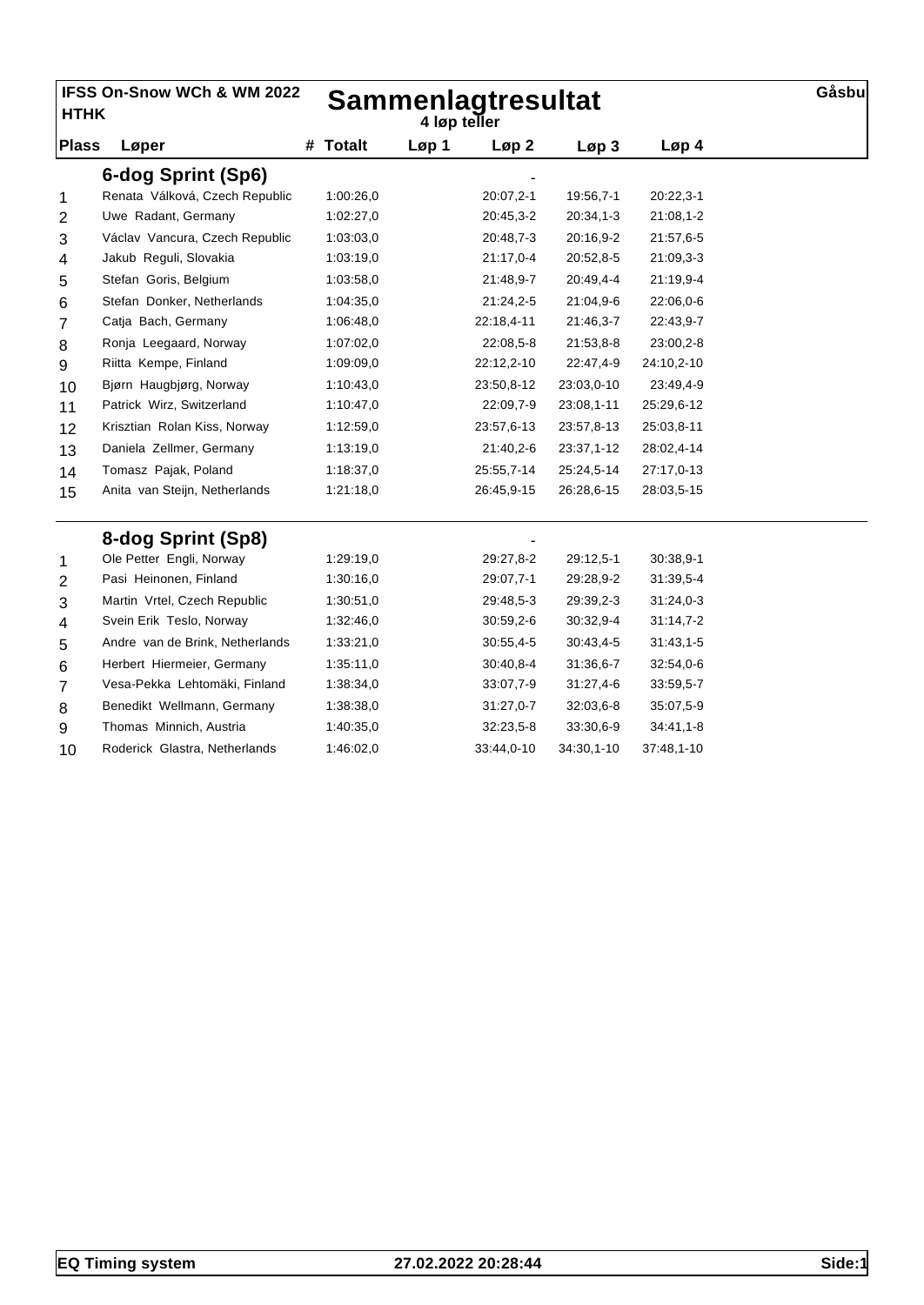### IFSS Relay Gåsbu 27.02.2022 **Resultatliste**

| Plass Lag               |                                | <b>Etappe</b><br><b>Tid</b> | <b>Etter</b> | <b>Total</b><br><b>Tid</b> | <b>Etter</b> | <b>Endring</b> | Startnr/<br><b>Status</b> |
|-------------------------|--------------------------------|-----------------------------|--------------|----------------------------|--------------|----------------|---------------------------|
| <b>VM</b>               |                                |                             |              |                            |              |                |                           |
| 1                       | <b>Czech Republic lag 1</b>    |                             |              | 39:17,8                    |              |                | 1                         |
|                         | 1 Ondrej Exler                 | 15:00 1                     | 00:00        | 15:00 1                    | 00:00        |                |                           |
|                         | 2 Hana Stipalova               | 15:00 1                     | 00:00        | 30:00 1                    | $00:00 \ 0$  |                |                           |
|                         | 3 Jiri Suchý                   | 09:171                      | 00:00        | 39:171                     | $00:00 \ 0$  |                |                           |
| $\overline{\mathbf{2}}$ | Norway lag 4                   |                             |              | 39:26,9                    | 00:09,1      |                | 4                         |
|                         | 1 Trond Are Hoel               | 15:00 1                     | 00:00        | 15:00 1                    | 00:00        |                |                           |
|                         | 2 Oda Foss Almqvist            | 15:00 1                     | 00:00        | 30:00 1                    | $00:00 \ 0$  |                |                           |
|                         | 3 Andrè Boysen Hillestad       | 09:262                      | 00:09        | 39:262                     | $00:09 - 1$  |                |                           |
| 3                       | <b>Czech Republic 2 lag 11</b> |                             |              | 39:50,9                    | 00:33,1      |                | 11                        |
|                         | 1 Krystof Spilka               | 15:00 1                     | 00:00        | 15:00 1                    | 00:00        |                |                           |
|                         | 2 Marie Sevelová               | 15:00 1                     | 00:00        | 30:00 1                    | $00:00 \ 0$  |                |                           |
|                         | 3 Michal Zenísek               | 09:503                      | 00:33        | 39:503                     | $00:33 - 2$  |                |                           |
| 4                       | Germany lag 6                  |                             |              | 40:35,5                    | 01:17,7      |                | $\bf 6$                   |
|                         | 1 Laura Stichling              | 15:00 1                     | 00:00        | 15:00 1                    | 00:00        |                |                           |
|                         | 2 Ursula Steeb                 | 15:00 1                     | 00:00        | 30:00 1                    | $00:00 \ 0$  |                |                           |
|                         | 3 Beatrice Gatti-Semmingsen    | 10:354                      | 01:17        | 40:354                     | $01:17 - 3$  |                |                           |
| 5                       | Poland lag 7                   |                             |              | 40:38,5                    | 01:20,7      |                | $\overline{7}$            |
|                         | 1 Agnieszka Jarecka            | 15:00 1                     | 00:00        | 15:00 1                    | 00:00        |                |                           |
|                         | 2 Zuzanna Pajak                | 15:00 1                     | 00:00        | 30:00 1                    | $00:00 \ 0$  |                |                           |
|                         | 3 Igor Tracz                   | 10:385                      | 01:20        | 40:38 5                    | $01:20 -4$   |                |                           |
| 6                       | <b>Switzerland lag 5</b>       |                             |              | 40:50,4                    | 01:32,6      |                | $5\phantom{.0}$           |
|                         | 1 Urs Zubler                   | 15:00 1                     | 00:00        | 15:00 1                    | 00:00        |                |                           |
|                         | 2 Séverine Boillat             | 15:00 1                     | 00:00        | 30:00 1                    | $00:00 \ 0$  |                |                           |
|                         | 3 Fabian Müller                | 10:506                      | 01:32        | 40:506                     | $01:32 - 5$  |                |                           |
| 7                       | Norway 2 lag 12                |                             |              | 40:54,0                    | 01:36,2      |                | 12                        |
|                         | 1 Yngve Hoel                   | 15:00 1                     | 00:00        | 15:00 1                    | 00:00        |                |                           |
|                         | 2 Hilde Andresen               | 15:00 1                     | 00:00        | 30:00 1                    | $00:00 \ 0$  |                |                           |
|                         | 3 Maren Emilie Leegaard        | 10:547                      | 01:36        | 40:547                     | $01:36 - 6$  |                |                           |
| 8                       | Sweden lag 8                   |                             |              | 41:08,4                    | 01:50,6      |                | 8                         |
|                         | 1 Jessica Häggqvist            | 15:00 1                     | 00:00        | 15:00 1                    | 00:00        |                |                           |
|                         | 2 Kristina Norberg             | 15:00 1                     | 00:00        | 30:00 1                    | $00:00 \ 0$  |                |                           |
|                         | 3 Elin Björk                   | 11:088                      | 01:50        | 41:088                     | 01:50        | -7             |                           |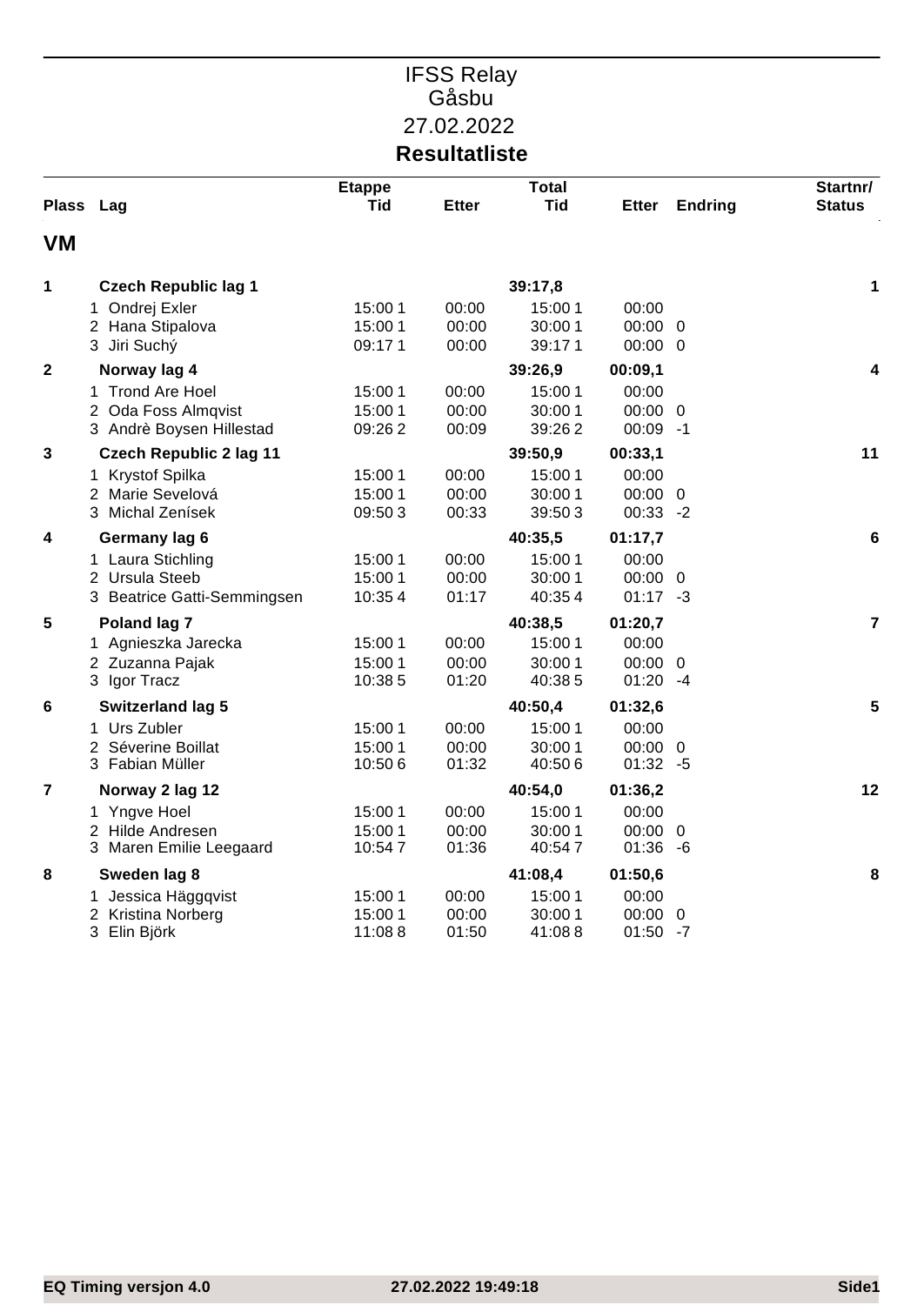### IFSS Relay Gåsbu 27.02.2022 **Resultatliste**

|              |                            | <b>Etappe</b> |              | <b>Total</b> |                 |                | Startnr/         |
|--------------|----------------------------|---------------|--------------|--------------|-----------------|----------------|------------------|
| <b>Plass</b> | Lag                        | Tid           | <b>Etter</b> | <b>Tid</b>   | <b>Etter</b>    | <b>Endring</b> | <b>Status</b>    |
| VM           |                            |               |              |              |                 |                |                  |
| 9            | Slovakia lag 3             |               |              | 41:53,9      | 02:36,1         |                | 3                |
|              | Ján Mikus<br>1             | 15:00 1       | 00:00        | 15:00 1      | 00:00           |                |                  |
|              | Lucia Pelikánová<br>2      | 15:00 1       | 00:00        | 30:00 1      | 00:00 0         |                |                  |
|              | 3 Andrej3 Drabik           | 11:539        | 02:36        | 41:539       | $02:36 - 8$     |                |                  |
| 10           | France 2 lag 10            |               |              | 43:42,8      | 04:25,0         |                | 10               |
|              | Benjamin Mathon<br>1       | 15:00 1       | 00:00        | 15:00 1      | 00:00           |                |                  |
|              | Juliette Prodhomme<br>2    | 15:00 1       | 00:00        | 30:00 1      | $00:00 \quad 0$ |                |                  |
|              | 3 Quentin Soulier          | 13:42 10      | 04:25        | 43:42 10     | 04:25 -9        |                |                  |
| 11           | <b>France lag 2</b>        |               |              | 43:43,4      | 04:25,6         |                | $\boldsymbol{2}$ |
|              | <b>Baptiste Gros</b><br>1  | 15:00 1       | 00:00        | 15:00 1      | 00:00           |                |                  |
|              | 2 Alain Hercher            | 15:00 1       | 00:00        | 30:00 1      | $00:00 \quad 0$ |                |                  |
|              | 3 Rémy Lathoud             | 13:43 11      | 04:25        | 43:43 11     | 04:25           | -10            |                  |
| 12           | Sweden 2 lag 13            |               |              | 45:14,2      | 05:56,4         |                | 13               |
|              | <b>Martin Norberg</b>      | 15:00 1       | 00:00        | 15:00 1      | 00:00           |                |                  |
|              | Jonas Danvind              | 15:00 1       | 00:00        | 30:00 1      | $00:00 \ 0$     |                |                  |
|              | 3 Cari Rörström            | 15:14 12      | 05:56        | 45:14 12     | 05:56 -11       |                |                  |
| <b>DNS</b>   | <b>Great Britain lag 9</b> |               |              |              |                 |                | 9                |
|              | Gbr 1 GBR<br>1             | 15:00         | 00:00        | 15:00        | 00:00           |                |                  |
|              | Gbr 2 GBR<br>2             | 15:00         | 00:00        | 30:00        | 00:00 0         |                |                  |
|              | 3                          |               |              |              |                 |                |                  |